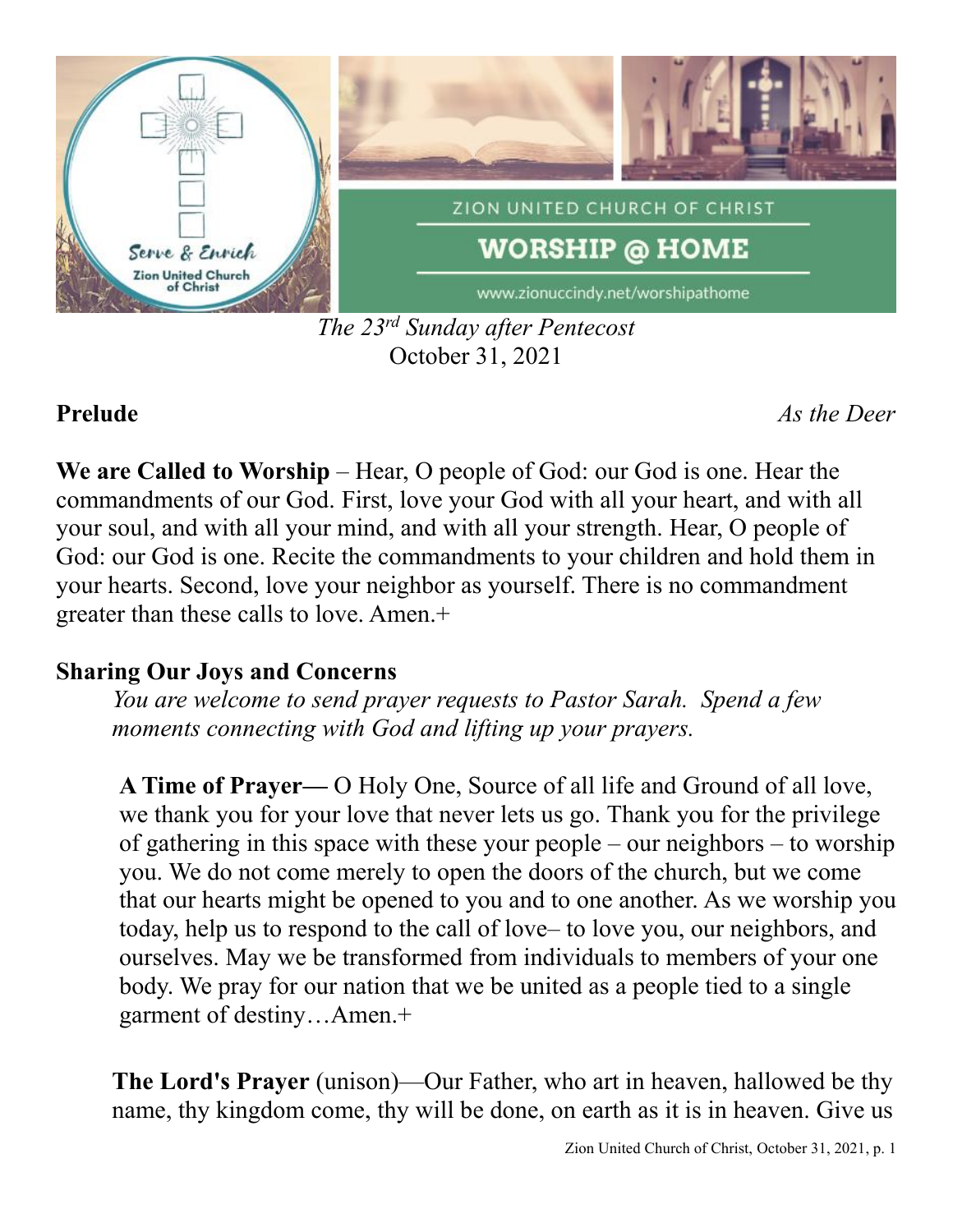this day our daily bread. And forgive us our debts, as we forgive our debtors. And lead us not into temptation, but deliver us from evil. For thine is the kingdom, and the power, and the glory, forever. Amen.

# **Bell Choir** *We Would be Building* (Finlandia)

### **We Hear God's Word** *Deuteronomy 6:1-9 (NRSV)*

Now this is the commandment—the statutes and the ordinances—that the LORD your God charged me to teach you to observe in the land that you are about to cross into and occupy,  $2$ so that you and your children and your children's children may fear the LORD your God all the days of your life, and keep all his decrees and his commandments that I am commanding you, so that your days may be long. <sup>3</sup>Hear therefore, O Israel, and observe them diligently, so that it may go well with you, and so that you may multiply greatly in a land flowing with milk and honey, as the LORD, the God of your ancestors, has promised you.

4 Hear, O Israel: The LORD is our God, the LORD alone. <sup>5</sup>You shall love the LORD your God with all your heart, and with all your soul, and with all your might. <sup>6</sup>Keep these words that I am commanding you today in your heart. <sup>7</sup>Recite them to your children and talk about them when you are at home and when you are away, when you lie down and when you rise.  $8$ Bind them as a sign on your hand, fix them as an emblem on your forehead, <sup>9</sup> and write them on the doorposts of your house and on your gates.

## *Mark 12:28-34 (NRSV)*

28 One of the scribes came near and heard them disputing with one another, and seeing that he answered them well, he asked him, 'Which commandment is the first of all?' <sup>29</sup>Jesus answered, 'The first is, "Hear, O Israel: the Lord our God, the Lord is one;  $30$ you shall love the Lord your God with all your heart, and with all your soul, and with all your mind, and with all your strength."<sup>31</sup>The second is this, "You shall love your neighbor as yourself." There is no other commandment greater than these.' <sup>32</sup>Then the scribe said to him, 'You are right, Teacher; you have truly said that "he is one, and besides him there is no other"; <sup>33</sup> and "to love him with all the heart, and with all the understanding, and with all the strength", and "to love one's neighbor as oneself",—this is much more important than all whole burntofferings and sacrifices.' <sup>34</sup>When Jesus saw that he answered wisely, he said to him, 'You are not far from the kingdom of God.' After that no one dared to ask him any question.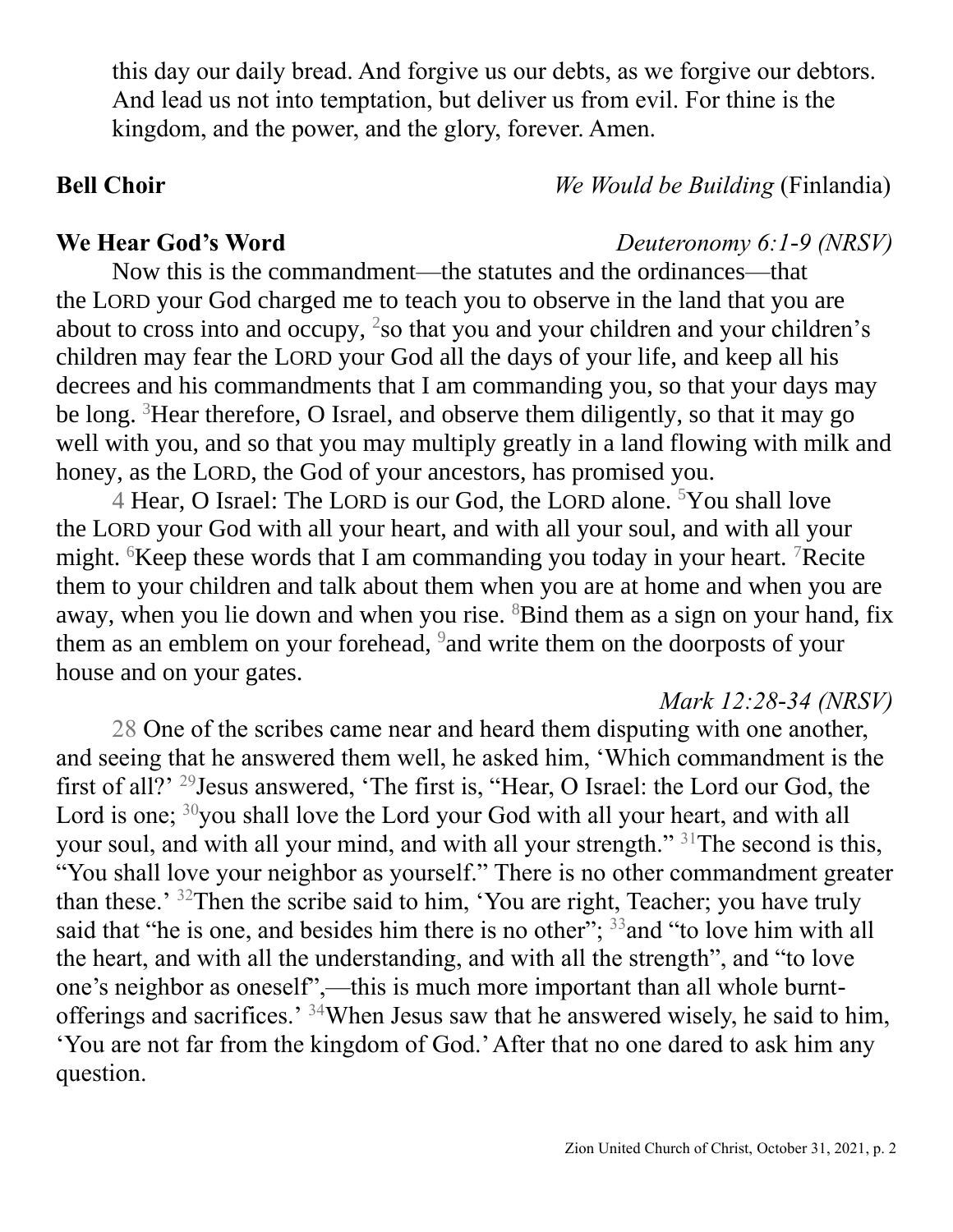# **We Respond to God's Word with Our Giving**

**Invitation—** Brothers and sisters, Dr. Martin Luther King reminds us: "I can never be what I ought to be until you are what you ought to be. You can never be what you ought to be until I am what I ought to be." The invitation to bring our tithes, pledges, and offerings is an invitation to support one another, those within this community and beyond, to become all of what we are called to be. Our tithes, pledges, and offerings—both monetary and other—enable us to give thanks to God for the resources we have been given and enable us to be resources for others. As we give to this ministry, we help others become what they can be and we become more of what we can be. Give generously and watch the miracles of God unfold in our lives and our ministry together.+

**October Benevolence—Neighbors in Need (NIN) is a special mission** offering of the United Church of Christ that supports ministries of justice and compassion in the United States. In 2021, Neighbors in Need "Unfailing Love" offering is focused on supporting organizations and projects that are serving homeless and immigrant neighbors or communities. One-third of NIN funds support the [Council for American Indian Ministry](http://www.ucc.org/faq_what_is_caim) (CAIM). Two-thirds of this offering is used by the UCC's Justice and Witness Ministries (JWM) to provide funding grants to UCC churches and organizations leading justice initiatives, advocacy efforts, and direct service projects in their communities.

You can mail your offerings to our office or give online at www.zionuccindy.net/donate

## **Doxology**

**We Give Thanks**— Thank you, O God, for the gifts of your people. Help us that we rely not on our own understanding in the use of these gifts, but to seek your wisdom. Knowing that as we do, your will be revealed and your people near and far will be blessed. Amen.+

**Hymn** *I Surrender All,* #474 (v. 1 & 4)